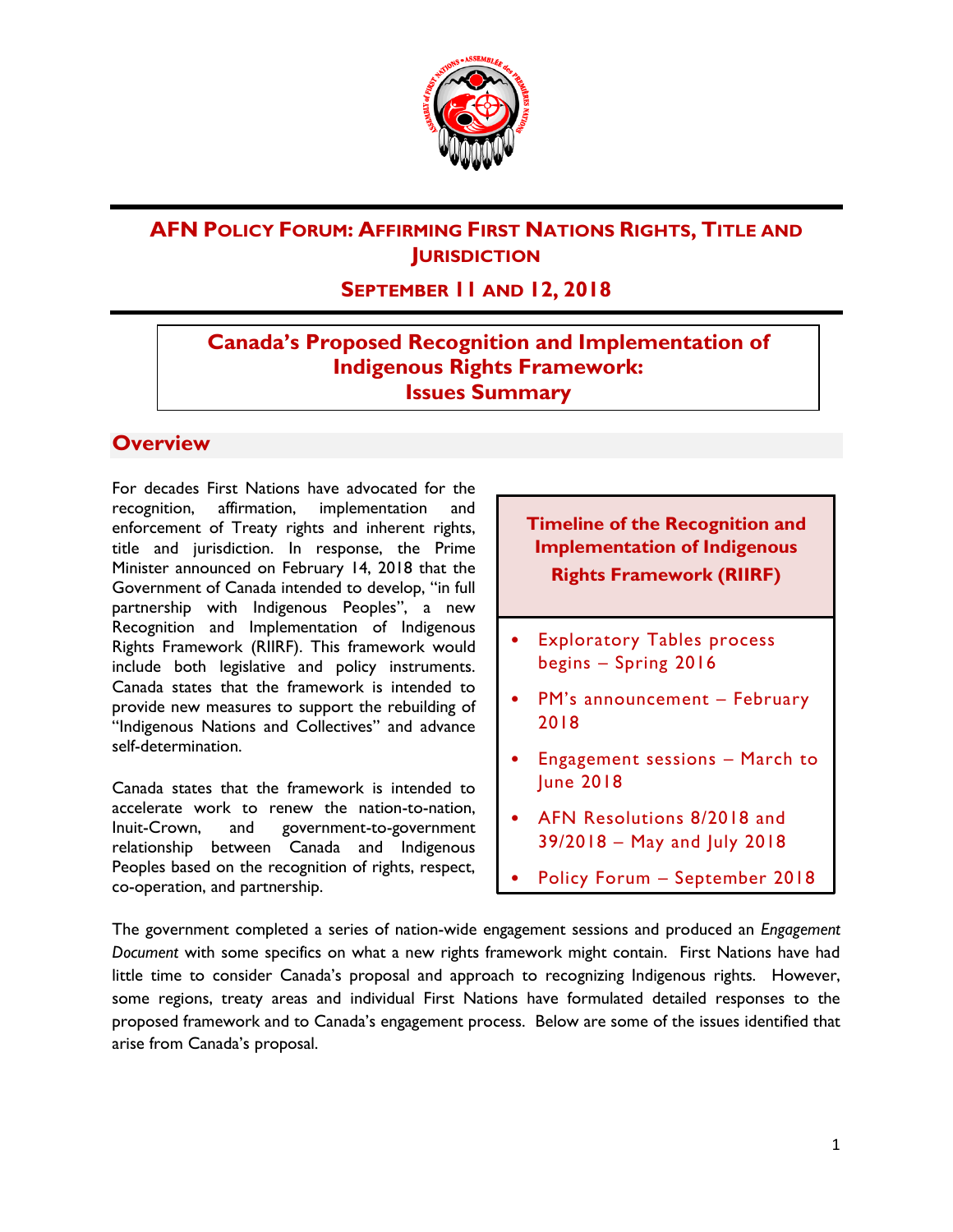# **Analysis**

| Canada's proposal /                                                                                                                                                                                                                                                                                                                                                                                                                                                                                                                                                                                                                                        | Canada's Explanation                                                                      | Challenges                                                                                                                                                                                                                                                                                                                                                                                                                                          | Analysis                                                                                                                                                                                                                                                                                                                                                                                                                                                                                                                                                                        |
|------------------------------------------------------------------------------------------------------------------------------------------------------------------------------------------------------------------------------------------------------------------------------------------------------------------------------------------------------------------------------------------------------------------------------------------------------------------------------------------------------------------------------------------------------------------------------------------------------------------------------------------------------------|-------------------------------------------------------------------------------------------|-----------------------------------------------------------------------------------------------------------------------------------------------------------------------------------------------------------------------------------------------------------------------------------------------------------------------------------------------------------------------------------------------------------------------------------------------------|---------------------------------------------------------------------------------------------------------------------------------------------------------------------------------------------------------------------------------------------------------------------------------------------------------------------------------------------------------------------------------------------------------------------------------------------------------------------------------------------------------------------------------------------------------------------------------|
| Components of the Frameworks<br><b>Framework Engagement:</b><br>After the Prime Minister's<br>Canada states that the framework is<br>intended to accelerate work to renew<br>announcement, the Department of<br>Crown-Indigenous Relations Canada<br>the nation-to-nation, Inuit-Crown, and<br>(CIRC) began a series of engagement<br>sessions that ran between February and<br>June, 2018. The government has<br>based on the recognition of rights,<br>reported that, in total, 89 engagement<br>respect, co-operation, and partnership.<br>sessions were conducted from coast to<br>coast to coast that gathered input from<br>over 1,300 participants. | government-to-government relationship<br>between Canada and Indigenous Peoples            | The process did not allow<br>sufficient time to facilitate<br>meaningful engagement.                                                                                                                                                                                                                                                                                                                                                                | Many rights-holders have expressed frustration<br>about the short timelines associated with the<br>engagement process. The schedule that Canada<br>set for itself to undertake meaningful engagement,<br>produce a comprehensive and substantive vision<br>for rights recognition, obtain feedback and<br>produce legislation was far too compressed. A<br>number of rights-holders voiced concern that<br>they were not provided with the materials or<br>support in a timely manner and that the materials<br>did not lead to informed discussions on Canada's<br>intentions. |
|                                                                                                                                                                                                                                                                                                                                                                                                                                                                                                                                                                                                                                                            | The process was not transparent<br>and did not have First Nations<br>input on the design. | The process was planned and carried out by<br>Canada alone. Input on design was not<br>incorporated and it was not delivered in a<br>transparent manner. The dates, locations and<br>participants were not released by CIRC and many<br>First Nations were not made aware of the<br>purpose or details of the engagement with any<br>advance notice. This left participants with very<br>different levels of understanding of Canada's<br>proposal. |                                                                                                                                                                                                                                                                                                                                                                                                                                                                                                                                                                                 |
|                                                                                                                                                                                                                                                                                                                                                                                                                                                                                                                                                                                                                                                            |                                                                                           | The right participants were not<br>included in the discussions.                                                                                                                                                                                                                                                                                                                                                                                     | A number of First Nations' rights-holders<br>expressed further dissatisfaction about whether                                                                                                                                                                                                                                                                                                                                                                                                                                                                                    |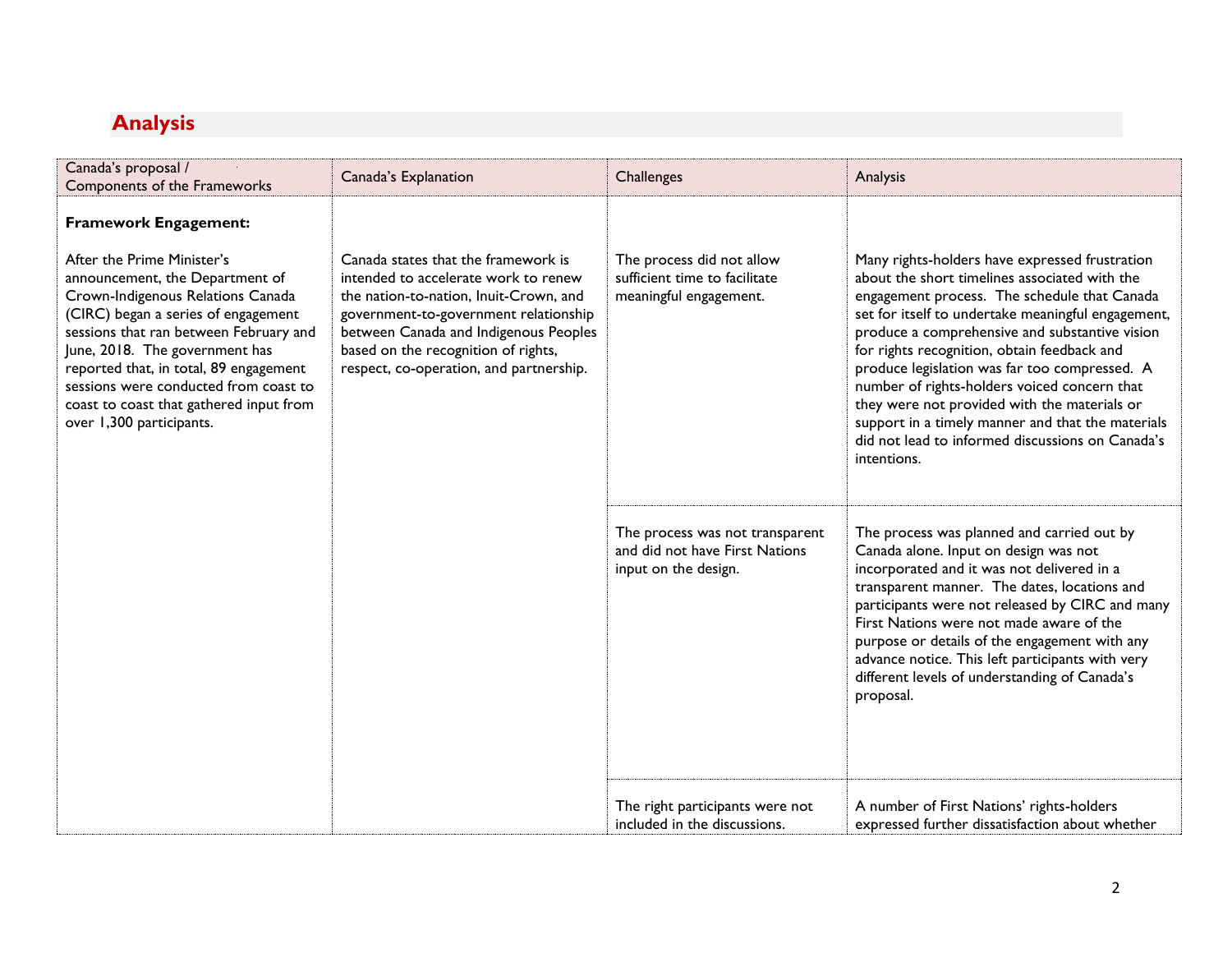| Canada's proposal /<br>Components of the Frameworks                        | Canada's Explanation                                                                                                | Challenges                                                                                                                                                                                | Analysis                                                                                                                                                                                                                                                                                                                                        |
|----------------------------------------------------------------------------|---------------------------------------------------------------------------------------------------------------------|-------------------------------------------------------------------------------------------------------------------------------------------------------------------------------------------|-------------------------------------------------------------------------------------------------------------------------------------------------------------------------------------------------------------------------------------------------------------------------------------------------------------------------------------------------|
|                                                                            |                                                                                                                     |                                                                                                                                                                                           | the right participants were included in the<br>process. In one instance, a First Nation<br>abstained from the discussion because of<br>Canada's refusal to recognize them as a rights-<br>holder.                                                                                                                                               |
|                                                                            |                                                                                                                     | We are not speaking the same<br>language and do not have the same<br>content.                                                                                                             | Some rights-holders expressed the notion that<br>what they said and what was heard was not the<br>same thing. There is concern that the language<br>and understanding of the key concepts differed<br>between Canada and participants. This led to a<br>process where the true intent of rights-holders<br>may not have been properly captured. |
|                                                                            |                                                                                                                     | Feedback was not well<br>incorporated into the document<br>and some rights-holders felt<br>unheard. It is uncertain if the<br>"What We Heard so Far"<br>document reflected what was said. | Canada invited input on the Engagement<br>Document. Although a number of First Nations<br>undertook this effort, no significant changes were<br>made.                                                                                                                                                                                           |
|                                                                            |                                                                                                                     | Feedback from other participants<br>was not included in the<br>Engagement Document.                                                                                                       | Canada has reported only on "What Was Heard<br>so Far" from Indigenous participants and did not<br>publicize what was heard from industry or<br>provincial representatives.                                                                                                                                                                     |
| New legislation:                                                           |                                                                                                                     |                                                                                                                                                                                           |                                                                                                                                                                                                                                                                                                                                                 |
| To ensure the recognition and<br>implementation of rights is the basis for | The recognition and implementation of<br>rights is the basis for all relations<br>between the Canada and Indigenous | New legislation needs to be<br>developed in agreement with First<br>Nations. Section 35 of the                                                                                            | It is unclear how the recognition of rights in this<br>legislation adds to the protections already<br>afforded to Indigenous Peoples in section 35 of                                                                                                                                                                                           |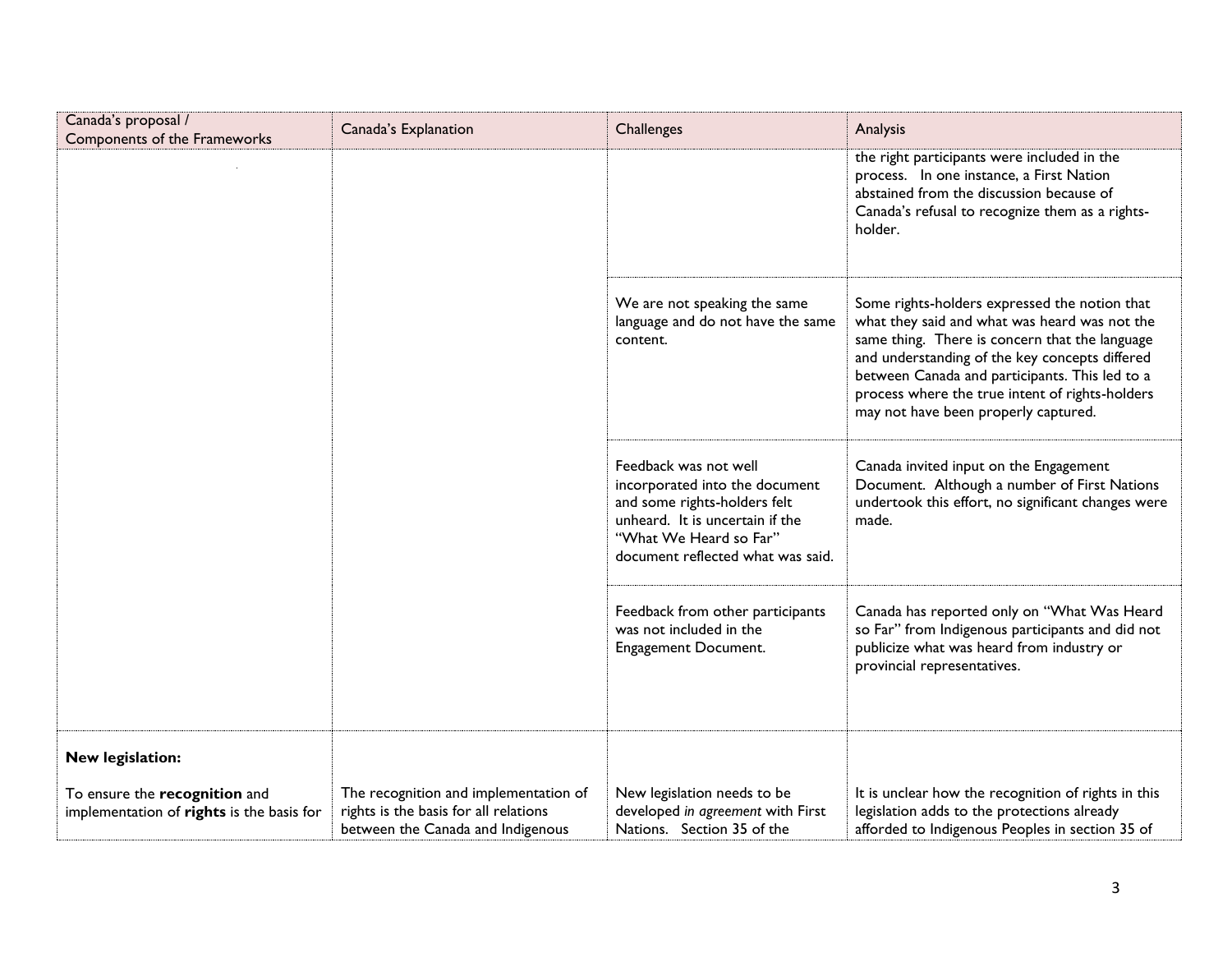| Canada's proposal /<br>Components of the Frameworks        | Canada's Explanation                                                                                                                                                                                                                                                                                                                                                                                                                                                                                                                                                                                                                                                                                  | Challenges                                                                                                                                                                                        | Analysis                                                                                                                                                                                                                                                                                                                                                                                                                                                                                                                          |
|------------------------------------------------------------|-------------------------------------------------------------------------------------------------------------------------------------------------------------------------------------------------------------------------------------------------------------------------------------------------------------------------------------------------------------------------------------------------------------------------------------------------------------------------------------------------------------------------------------------------------------------------------------------------------------------------------------------------------------------------------------------------------|---------------------------------------------------------------------------------------------------------------------------------------------------------------------------------------------------|-----------------------------------------------------------------------------------------------------------------------------------------------------------------------------------------------------------------------------------------------------------------------------------------------------------------------------------------------------------------------------------------------------------------------------------------------------------------------------------------------------------------------------------|
| all relations between Canada and<br>Indigenous Peoples     | Peoples. It will establish processes and a<br>legislative basis for the recognition of<br>Indigenous Nations and Collectives.<br>Canada would be obligated to<br>implement Indigenous rights in a manner<br>that upholds the spirit and intent of past<br>agreements. The proposed legislation<br>would specifically recognize that the<br>manner of implementation is critical to<br>advancing reconciliation and renewing<br>the relationship between the Crown and<br>Indigenous peoples.<br>Canada states that it would recognize<br>"Indigenous Peoples have inherent rights<br>to land and, in some cases, title within<br>traditional territories which may<br>encompass federal Crown lands." | Constitution Act, 1982 recognizes<br>"Aboriginal and treaty rights"<br>which cannot be dealt with<br>unilaterally without infringing those<br>rights.                                             | the Constitution Act, 1982. Any new legislation,<br>policy or procedure that recognizes or affirms<br>First Nations rights needs to be done with the<br>consent of affected First Nations.                                                                                                                                                                                                                                                                                                                                        |
|                                                            |                                                                                                                                                                                                                                                                                                                                                                                                                                                                                                                                                                                                                                                                                                       | Only a portion of the land and title<br>in traditional territories is federal<br>Crown land. Canada cannot give<br>effect to this intent without<br>Provincial and territorial<br>cooperation.    | About 89% of Canada's land area (8,886,356 km <sup>2</sup> )<br>is Crown Land, of which 41% is federal Crown<br>land and 48% is provincial Crown land. Canada's<br>proposal states that recognition of Indigenous<br>rights includes the rights to land and title<br>encompassed by federal Crown land. It does not<br>make mention of the large portion of territory<br>under provincial authority and raises the practical<br>question of how Canada will enact legislation<br>when there is a need for provincial involvement. |
| New legislation:                                           |                                                                                                                                                                                                                                                                                                                                                                                                                                                                                                                                                                                                                                                                                                       |                                                                                                                                                                                                   |                                                                                                                                                                                                                                                                                                                                                                                                                                                                                                                                   |
| To support the self-determination of<br>Indigenous Peoples | Canada would recognize Nations and<br>Collectives as "legal entities within<br>federal legislation." This would replace<br>the governance provisions in the Indian<br>Act, and offer First Nations the ability to<br>determine:<br>• Who is part of the Nation or<br>Collective<br>• The nature, structure,<br>composition, and functions of the                                                                                                                                                                                                                                                                                                                                                      | Recognition of "core governance"<br>functions does not appear to<br>include inherent jurisdictions such<br>as health, education, child and<br>family services, and housing and<br>infrastructure. | This could require any First Nation seeking to<br>implement its jurisdiction in these matters to join<br>the "exploratory tables" currently being run by<br>CIRC, or a treaty table under the Treaty<br>Commission in BC.<br>RCAP vol. 2 states that new legislation should<br>recognize that for Indigenous governments to<br>exercise jurisdiction. To enable the federal<br>government to vacate its legislative authority                                                                                                     |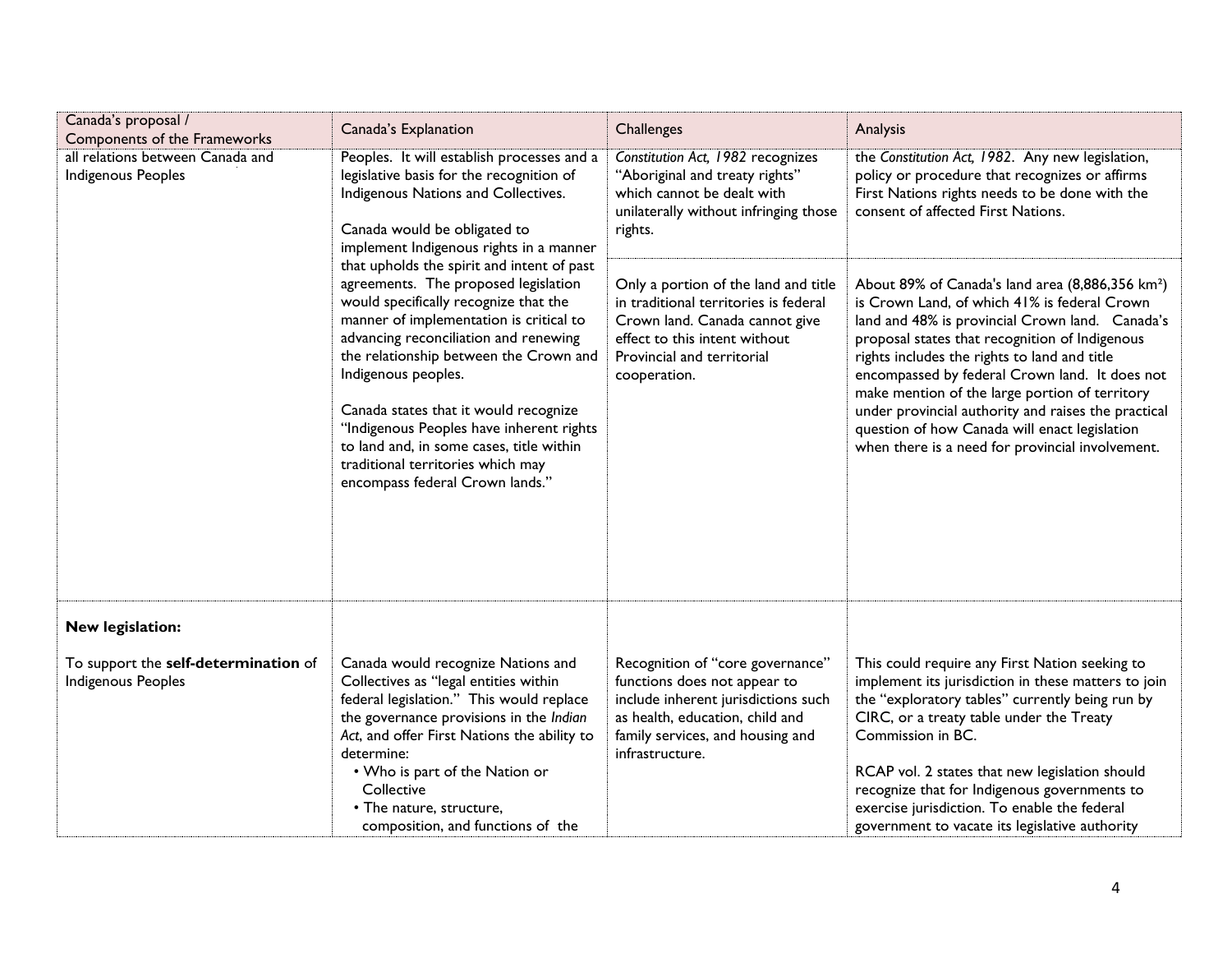| Canada's proposal /<br>Components of the Frameworks                                                                                                                                   | Canada's Explanation                                                                                                                                                                                                                                                                                                                                                                                                                      | Challenges                                                                                                                                                                                                                                                                                    | Analysis                                                                                                                                                                                                                                                                                                                                                                                                                                    |
|---------------------------------------------------------------------------------------------------------------------------------------------------------------------------------------|-------------------------------------------------------------------------------------------------------------------------------------------------------------------------------------------------------------------------------------------------------------------------------------------------------------------------------------------------------------------------------------------------------------------------------------------|-----------------------------------------------------------------------------------------------------------------------------------------------------------------------------------------------------------------------------------------------------------------------------------------------|---------------------------------------------------------------------------------------------------------------------------------------------------------------------------------------------------------------------------------------------------------------------------------------------------------------------------------------------------------------------------------------------------------------------------------------------|
|                                                                                                                                                                                       | governing body<br>• Rules and procedures for the<br>selection of members of a governing<br>body<br>• Conflict of interest rules and<br>procedures for a governing body<br>• Rules and procedures for enacting<br>laws<br>• System of financial management and<br>accountability<br>• Rules and procedures for holding<br>meetings of the governing body<br>• Process for amending of a<br>Constitution<br>• Ability to delegate powers or |                                                                                                                                                                                                                                                                                               | under section 91(24), Canada needs to<br>acknowledge the inherent jurisdiction of First<br>Nation governments.                                                                                                                                                                                                                                                                                                                              |
|                                                                                                                                                                                       |                                                                                                                                                                                                                                                                                                                                                                                                                                           | The proposal has same problem as<br>the current Inherent Right Policy.<br>It makes self-government subject<br>to negotiations and assumes that<br>sovereignty and jurisdiction are<br>held by Canada, to be devolved<br>when legislation is passed and a<br>negotiated agreement is achieved. | In RCAP, vol.2 it is stated that, "Although we are<br>proposing recognition legislation, Aboriginal<br>nations do not require federal (or provincial)<br>legislation to have the constitutional authority to<br>function as governments. That authority, it will<br>be recalled, has its source outside the Canadian<br>constitution, although it is recognized and<br>affirmed in it."<br>The language in this part of the proposal should |
| responsibilities of the governing body<br>to another entity<br>• Law-making authority respecting<br>areas integral to the Nation or<br>Collective's identity, culture and<br>language |                                                                                                                                                                                                                                                                                                                                                                                                                                           | reflect that sovereignty and jurisdiction are not<br>Canada's to hand over.                                                                                                                                                                                                                   |                                                                                                                                                                                                                                                                                                                                                                                                                                             |
|                                                                                                                                                                                       | First Nations would become<br>domestic legal entities and<br>potentially lose any force they have<br>as nations under UNDRIP or in<br>international law.                                                                                                                                                                                                                                                                                  | UNDRIP does not appear to put a restriction on<br>Indigenous Peoples being recognized within their<br>domestic jurisdiction in order to be afforded the<br>protections in the Declaration. However this<br>does raise the important question of who are the<br>rights-holders.                |                                                                                                                                                                                                                                                                                                                                                                                                                                             |
|                                                                                                                                                                                       | Putting off recognition of rights to<br>future negotiation leaves<br>unanswered concerns regarding<br>inherent jurisdiction.                                                                                                                                                                                                                                                                                                              | The Indian Act currently does not define service<br>levels or delivery mechanisms. This remains in<br>the domain of policy or is a discretionary power<br>of federal departments.                                                                                                             |                                                                                                                                                                                                                                                                                                                                                                                                                                             |
|                                                                                                                                                                                       |                                                                                                                                                                                                                                                                                                                                                                                                                                           |                                                                                                                                                                                                                                                                                               | Under section 88 of the Act, the federal<br>government incorporates provincial laws of                                                                                                                                                                                                                                                                                                                                                      |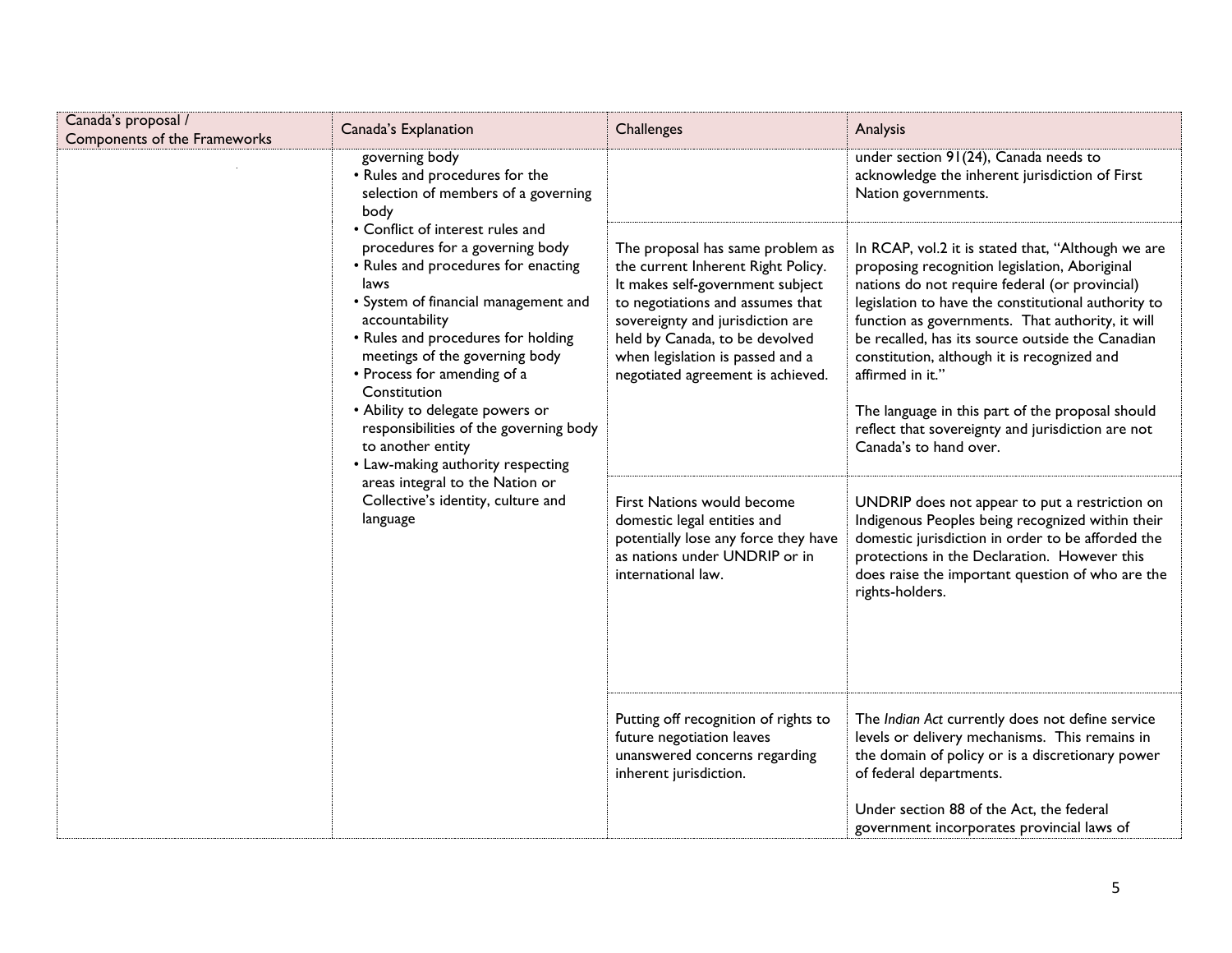| Canada's proposal /<br>Components of the Frameworks                                                          | Canada's Explanation                                                                                                                                                                                                                                                                                                                                                                                                                        | Challenges                                                                                                                                                                                                                             | Analysis                                                                                                                                                                                                                                                                                                                                                |
|--------------------------------------------------------------------------------------------------------------|---------------------------------------------------------------------------------------------------------------------------------------------------------------------------------------------------------------------------------------------------------------------------------------------------------------------------------------------------------------------------------------------------------------------------------------------|----------------------------------------------------------------------------------------------------------------------------------------------------------------------------------------------------------------------------------------|---------------------------------------------------------------------------------------------------------------------------------------------------------------------------------------------------------------------------------------------------------------------------------------------------------------------------------------------------------|
|                                                                                                              |                                                                                                                                                                                                                                                                                                                                                                                                                                             |                                                                                                                                                                                                                                        | general application into the Indian Act which<br>severely limits First Nations' political power and<br>prevents them from exercising self-determination.<br>It subjects First Nations to provincial legislation<br>and regulation without their consent.                                                                                                |
| New legislation:                                                                                             |                                                                                                                                                                                                                                                                                                                                                                                                                                             |                                                                                                                                                                                                                                        |                                                                                                                                                                                                                                                                                                                                                         |
| To ensure the Government of<br>Canada remains accountable for its<br>obligations towards Indigenous Peoples. | New accountability could include:<br>• An independent oversight body to<br>deliver progress reports to<br>Parliament on implementing<br>Indigenous rights and UNDRIP, along<br>with potential public education<br>activities on Indigenous rights.<br>• An independent dispute<br>resolution mechanism to support the<br>resolution of recognition of rights<br>issues.                                                                     | It is unclear how these<br>mechanisms would work. Would<br>they independent from the<br>Government of Canada or would<br>they be responsible for<br>enforcement against themselves?                                                    | Obligations towards First Nations include any<br>First Nation inherent and treaty rights, title and<br>jurisdiction, as well as those that could be<br>identified in the future. In some cases, these<br>rights are outlined in treaties and self-government<br>agreements.                                                                             |
| A new policy:                                                                                                |                                                                                                                                                                                                                                                                                                                                                                                                                                             |                                                                                                                                                                                                                                        |                                                                                                                                                                                                                                                                                                                                                         |
| To provide for the implementation of<br>Indigenous rights through<br>negotiated agreements                   | Includes flexibility to accommodate the<br>distinctions between First Nations, Inuit,<br>and Métis peoples. Those wishing to<br>establish negotiation tables could apply<br>to CIRC to demonstrate that they are a<br>rights-holding Indigenous Nation or<br>Collective. Rights-holders who are<br>already participating in negotiation<br>processes would not need to re-apply to<br>establish a negotiation table under the<br>new policy | There is concern that the<br>framework will still require rights-<br>holders to negotiate for the<br>protection of their rights rather<br>than being inherently recognized.<br>It is essentially a continuation of<br>this status quo. | Entering negotiations on governance and service<br>delivery mechanisms with an adversarial approach<br>that attempts to barter all rights-holders down to<br>a lowest-common-denominator is not reflective<br>of a "new relationship". There is suspicion of the<br>divide-and-conquer approach to negotiation that<br>Canada has employed in the past. |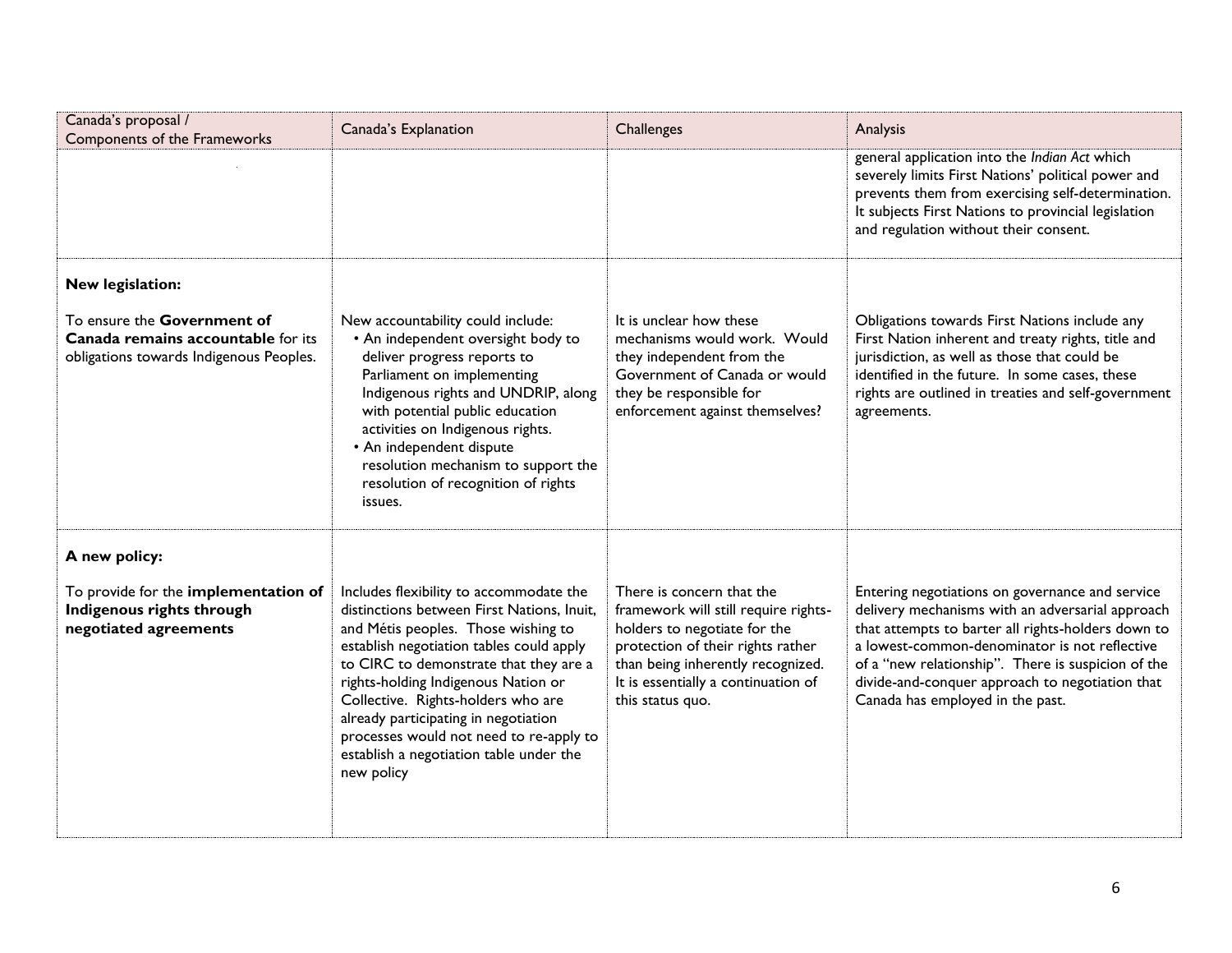| Canada's proposal /<br>Components of the Frameworks                                                                                                                                                                  | Canada's Explanation                                                                                                                                                                                                                                                                                                                                  | Challenges                                                                                                                                                                                                                                                               | Analysis                                                                                                                                                                                                                                                                                                                                                                                                                                                                                                                                                                                                                                                                                                                                                                                          |
|----------------------------------------------------------------------------------------------------------------------------------------------------------------------------------------------------------------------|-------------------------------------------------------------------------------------------------------------------------------------------------------------------------------------------------------------------------------------------------------------------------------------------------------------------------------------------------------|--------------------------------------------------------------------------------------------------------------------------------------------------------------------------------------------------------------------------------------------------------------------------|---------------------------------------------------------------------------------------------------------------------------------------------------------------------------------------------------------------------------------------------------------------------------------------------------------------------------------------------------------------------------------------------------------------------------------------------------------------------------------------------------------------------------------------------------------------------------------------------------------------------------------------------------------------------------------------------------------------------------------------------------------------------------------------------------|
| A new policy:<br>To achieve agreements that provide<br>predictability but which allows them<br>to evolve over time                                                                                                   | Canada will continue to negotiate<br>agreements that recognize and<br>implement Indigenous rights. Mandates<br>that have already been developed at<br>exploratory tables will continue to build<br>off of this approach and could include<br>treaty and non-treaty agreements,<br>incremental, sectoral, comprehensive,<br>and governance agreements. | Predictability and flexibility to<br>evolve over time have been<br>constraints on First Nation<br>governance and have diminished all<br>program areas.                                                                                                                   | The right to self-determination is supported by<br>First Nations-led capacity enhancement. This<br>requires sufficient funding and the predictability,<br>flexibility and autonomy of funding arrangements.                                                                                                                                                                                                                                                                                                                                                                                                                                                                                                                                                                                       |
| A new policy:<br>To achieve flexible agreements that<br>support nation rebuilding, self-<br>determination, and the implementation<br>of rights as an alternative to or in<br>advance of a comprehensive<br>agreement | Agreements would be evergreen with<br>periodic reviews to evolve when needed<br>and desired by Indigenous groups and<br>funding support for negotiations would<br>continue to be provided via contribution<br>funding rather than loans.                                                                                                              | In order to rebuild their Nations,<br>First Nations need to have tools to<br>ensure they are able to successfully<br>exercise power, possess legitimacy<br>and the resources to do so. These<br>are identified as the three basic<br>attributes of effective government. | RCAP recommends the following to support<br>nation rebuilding:<br>(1) Research, develop and coordinate with<br>other institutions, initiatives and studies to<br>assist the transition to self-government on<br>topics such as citizenship codes,<br>constitutions and institutions of<br>governments, as well as processes for<br>nation rebuilding and citizenship<br>participation<br>Develop and deliver training and skills<br>(2)<br>development programs for community<br>leaders, community facilitators and field<br>workers, as well as community groups that<br>have assumed responsibility for rebuilding<br>Indigenous nations<br>(3) Facilitate information sharing and<br>exchange among community facilitators,<br>leaders and others involved in nation<br>rebuilding processes. |